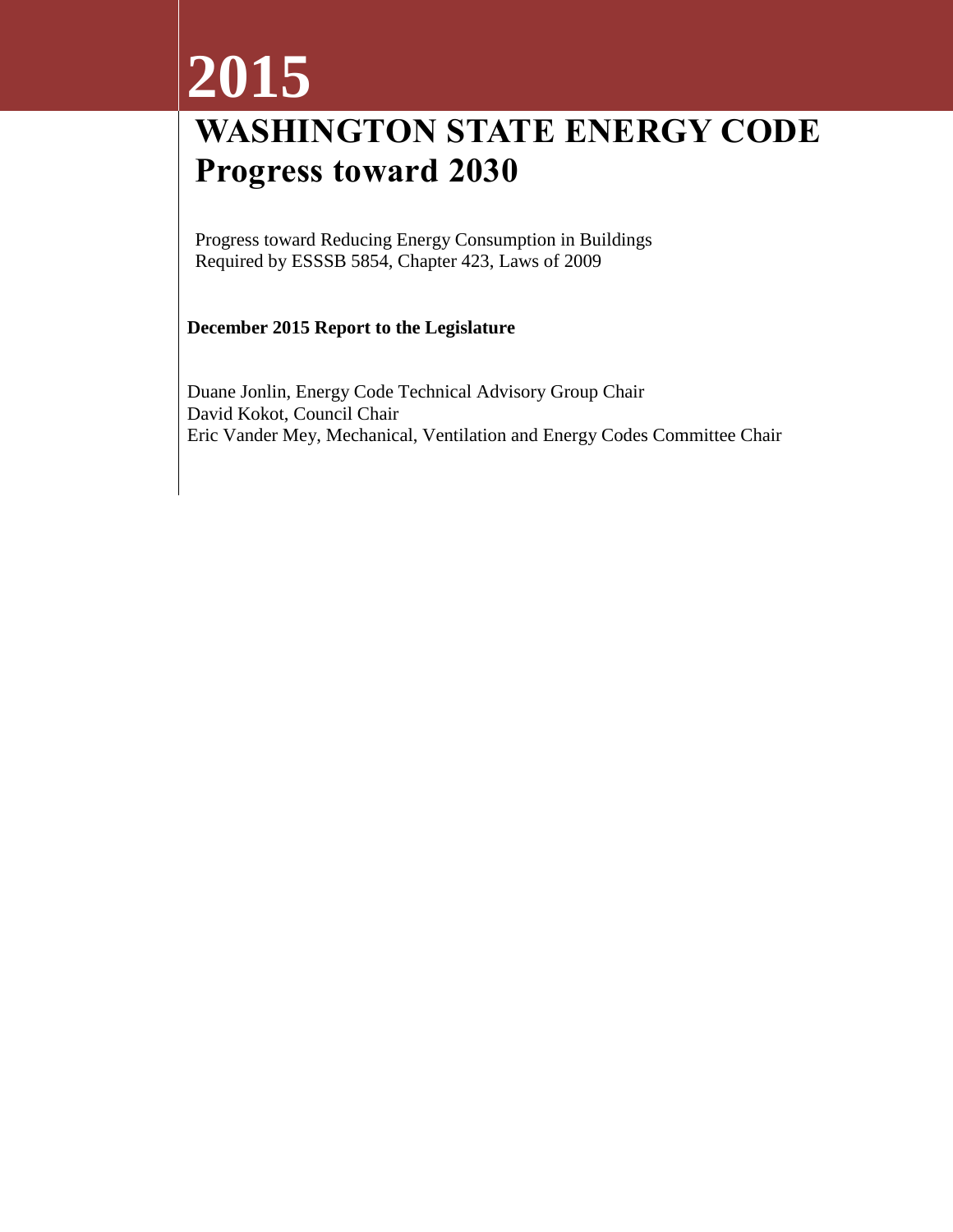## **Table of Contents**

| <b>Appendix A:</b> | <b>Final cost benefit analysis</b>                                                                                                                        |
|--------------------|-----------------------------------------------------------------------------------------------------------------------------------------------------------|
| <b>Appendix B:</b> | <b>OFM</b> life cycle cost tool                                                                                                                           |
| <b>Appendix C:</b> | <b>Energy Code Technical Advisory Group</b>                                                                                                               |
| <b>Appendix D:</b> | <b>Washington State Building Code Council Application for Review of a</b><br><b>Proposed Statewide Amendment to the Washington State Building</b><br>Code |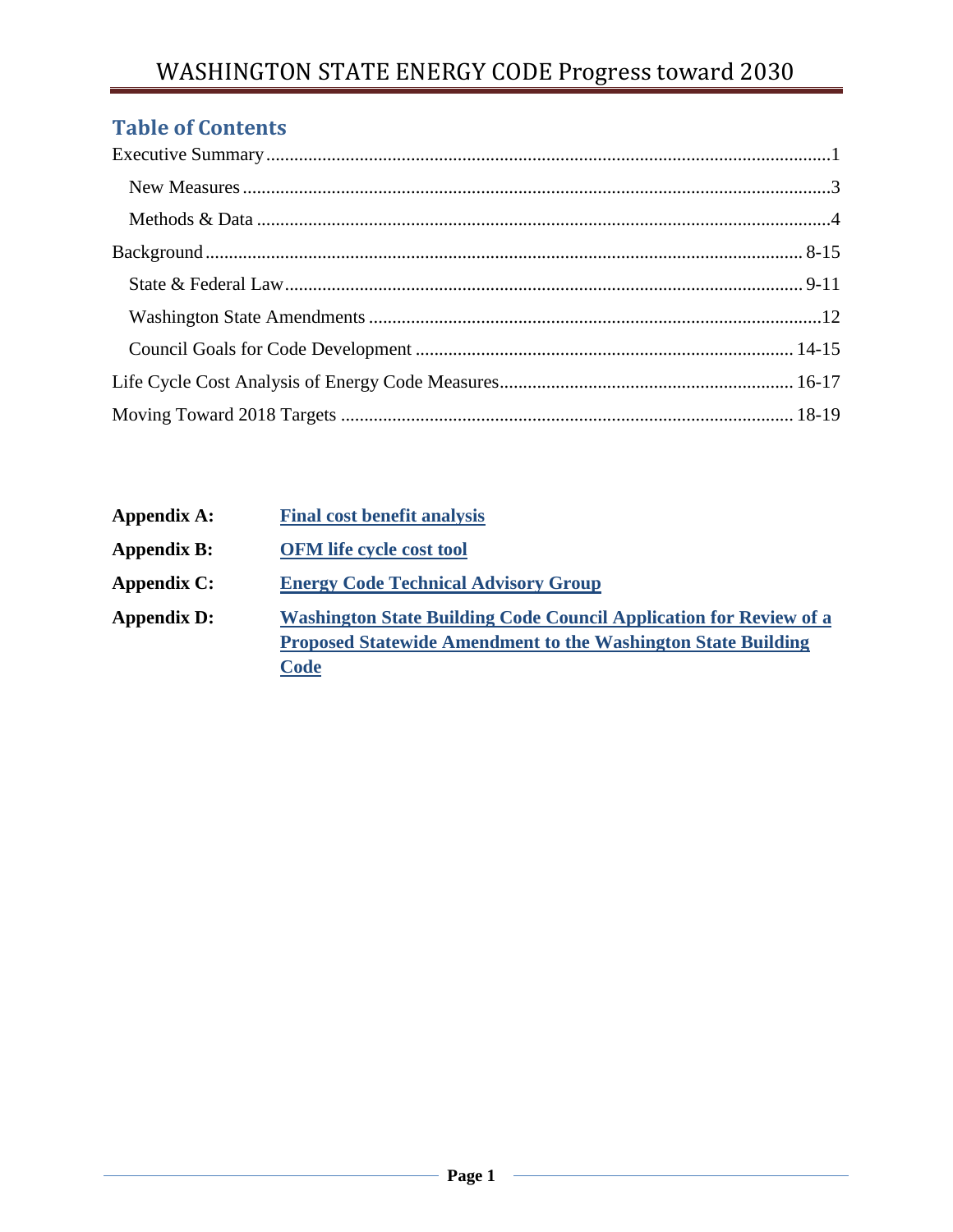## **Executive Summary: On-Track Incremental improvement in the 2015 Washington State Energy Code**

The Washington State Building Code Council (Council) submits this report to the Legislature as required by RCW 19.27A.160. The report addresses progress toward a 70 percent reduction in net annual energy consumption in newly constructed residential and nonresidential buildings by 2031, compared to the 2006 Washington State Energy Code (WSEC),

Building energy efficiency is the single largest factor in the region's future electric needs.

## **On Track to Meet Savings Targets for 3-year cycle (2012-2015)**

For the 2015 adoption cycle, the goal was to achieve between 26 and 36 percent cumulative energy savings for all new buildings compared to the 2006 WSEC. An incremental savings between 3 and 12 percent for residential and between 8 and 18 percent for commercial was needed to achieve the goal for the 2012-2015 cycle. RCW 19.27A.160 directs the council to move incrementally toward the 70 percent goal with each WSEC update.

At the final adoption in November 2015, the Council modified several of the 14 WSEC amendments with the most significant impact on energy use. Based on initial estimates, the Council believes final adoption of these amendments achieves the incremental savings needed to achieve the goal for the 2012-2015 cycle. Further study of the expected savings is needed to confirm initial estimates.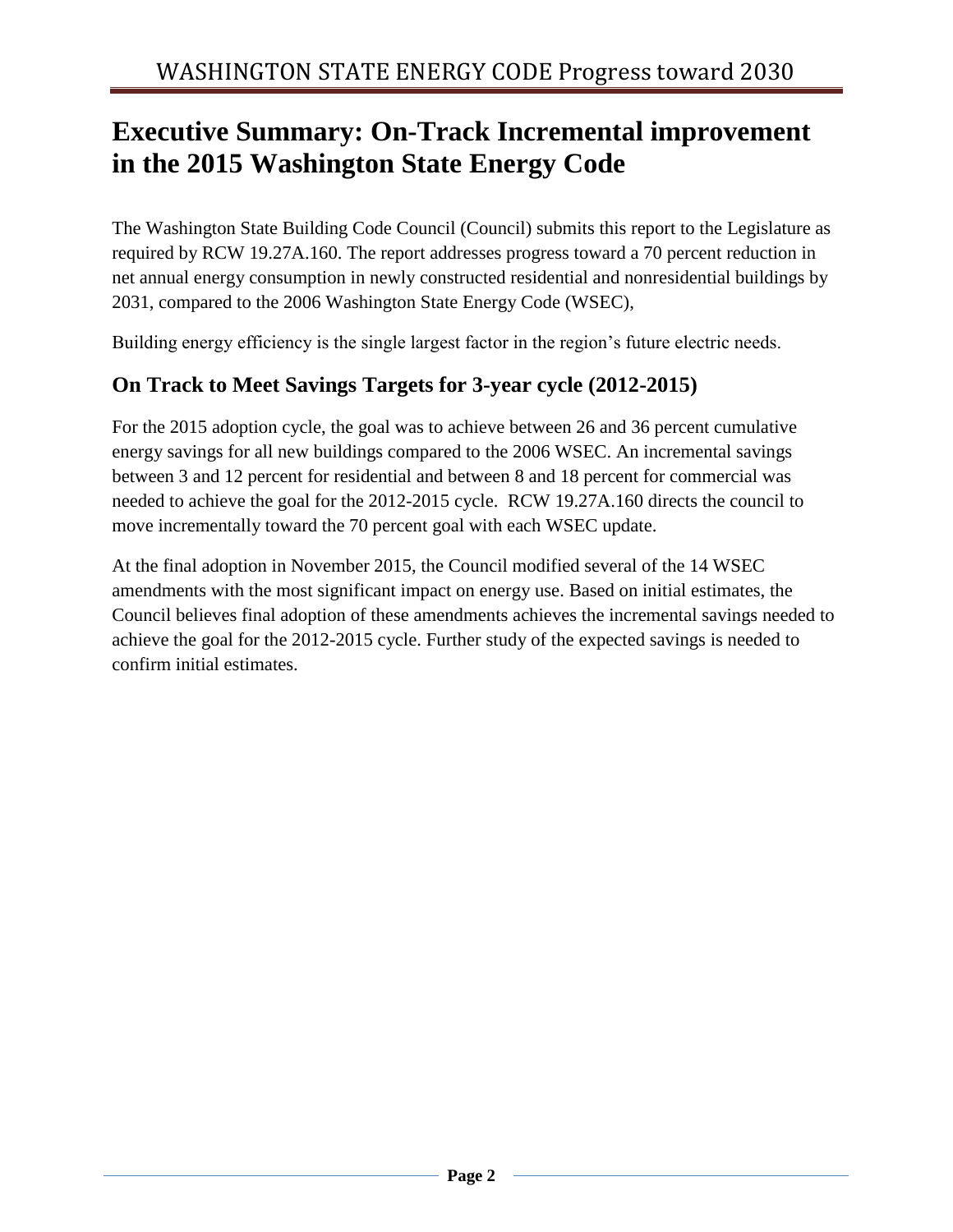# WASHINGTON STATE ENERGY CODE Progress toward 2030

| <b>Proposal</b><br><b>Number</b>                                                                                                                 | Proponent                                                 | <b>Section/Subject</b>                                                                        | <b>Energy</b><br>Saving/Year                                                                                         |  |  |  |
|--------------------------------------------------------------------------------------------------------------------------------------------------|-----------------------------------------------------------|-----------------------------------------------------------------------------------------------|----------------------------------------------------------------------------------------------------------------------|--|--|--|
| 15-E009                                                                                                                                          | <b>Tacoma Public</b><br><b>Utilities</b>                  | R403.7.1 Ductless mini-split heat<br>pumps                                                    | $2.19$ kWh/ft <sup>2</sup>                                                                                           |  |  |  |
|                                                                                                                                                  | include a ductless heat pump.                             | Requires one and two unit dwellings and townhouses using over 2kW electric resistance heat to |                                                                                                                      |  |  |  |
| 15-E012<br>(Mod 2)                                                                                                                               | Department of<br>Commerce                                 | R406.2 Additional Requirements                                                                | Approximately 6<br>percent per credit                                                                                |  |  |  |
|                                                                                                                                                  | depends on size of the residential building.              | Requires additional credits from a menu of energy saving options. Number of credits required  |                                                                                                                      |  |  |  |
| 15-E070<br>& E69                                                                                                                                 | Ecotope<br>Northwest Energy<br><b>Efficiency Alliance</b> | C403.2.6.1 Dedicated Outdoor Air<br>Systems (DOAS)                                            | 40-50 % reduction in<br>ventilation and space<br>conditioning energy<br>use where installed<br>in specific buildings |  |  |  |
| Specifies an alternate mechanical system, effective in 2017                                                                                      |                                                           |                                                                                               |                                                                                                                      |  |  |  |
| 15-E098                                                                                                                                          | Kennedy<br>Northwest Energy<br><b>Efficiency Alliance</b> | C405.14 Controlled Receptacles                                                                | $0.49$ kWh/ft <sup>2</sup> small<br>office<br>$0.61$ kWh/ft <sup>2</sup> large<br>office                             |  |  |  |
| Requires an occupant sensor or time of day control to turn off receptacle power for 50 percent of<br>receptacles not designated for 24 hour use. |                                                           |                                                                                               |                                                                                                                      |  |  |  |
| 15-E114                                                                                                                                          | Kennedy<br>Northwest Energy<br><b>Efficiency Alliance</b> | C405.4.2 Lighting Power<br>Allowance                                                          | 1.2 kWh/ft <sup>2</sup> to 6.0<br>$kWh/ft^2$                                                                         |  |  |  |
|                                                                                                                                                  | Reduces interior lighting power allowances                |                                                                                               |                                                                                                                      |  |  |  |
| 15-E121                                                                                                                                          | New Buildings<br>Institute                                | C406 Additional package options<br>(two options required)                                     | Approximately 3 %<br>savings per option<br>package (total 6%)                                                        |  |  |  |
| Commercial buildings required to comply with at least two additional efficiency packages.                                                        |                                                           |                                                                                               |                                                                                                                      |  |  |  |

## **New measures adopted by the Council save energy compared to the 2006 WSEC:**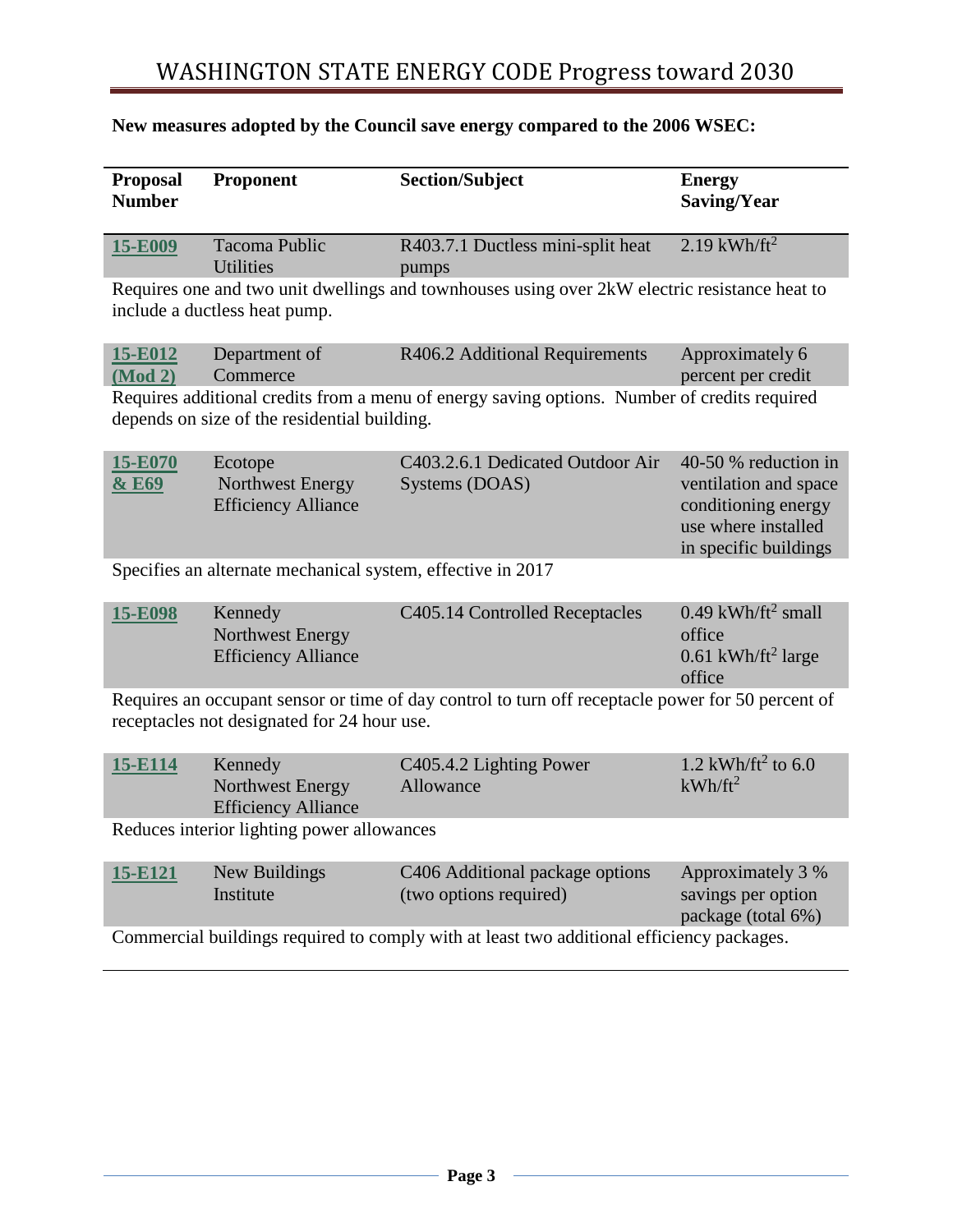# **Methods**

To document the costs and savings for broad application of the energy code, the Council uses the same methodology adopted for the Northwest Power Plan. This calculation involves energy savings achieved through code for a large population of buildings over time. The Northwest Power Planning Council model has accurately been used to forecast energy use in the region for several decades.

In some cases, costs for energy efficiency measures based on estimates provided by code amendment proponents varied widely. In those cases, the Council considered a range of costs and values, such as the number of years to positive cash flow as well as net present value (NPV), which is a calculation that analyzes costs and savings over a 50-year period.

Additional information on the life cycle cost analyses presented during the 2015 code adoption is available on the Council website.

# **Estimating Energy Savings**

Savings are estimates based on data and life cycle cost analysis presented to the Council by proponents of new amendments.

Historically the utilities have used the current code to model conservation savings. A more precise estimate of energy savings achieved by the 2015 WSEC may be available in 2016. When more data is available, with comparison between the 2006 code and the 2015 code, the Council may update the report.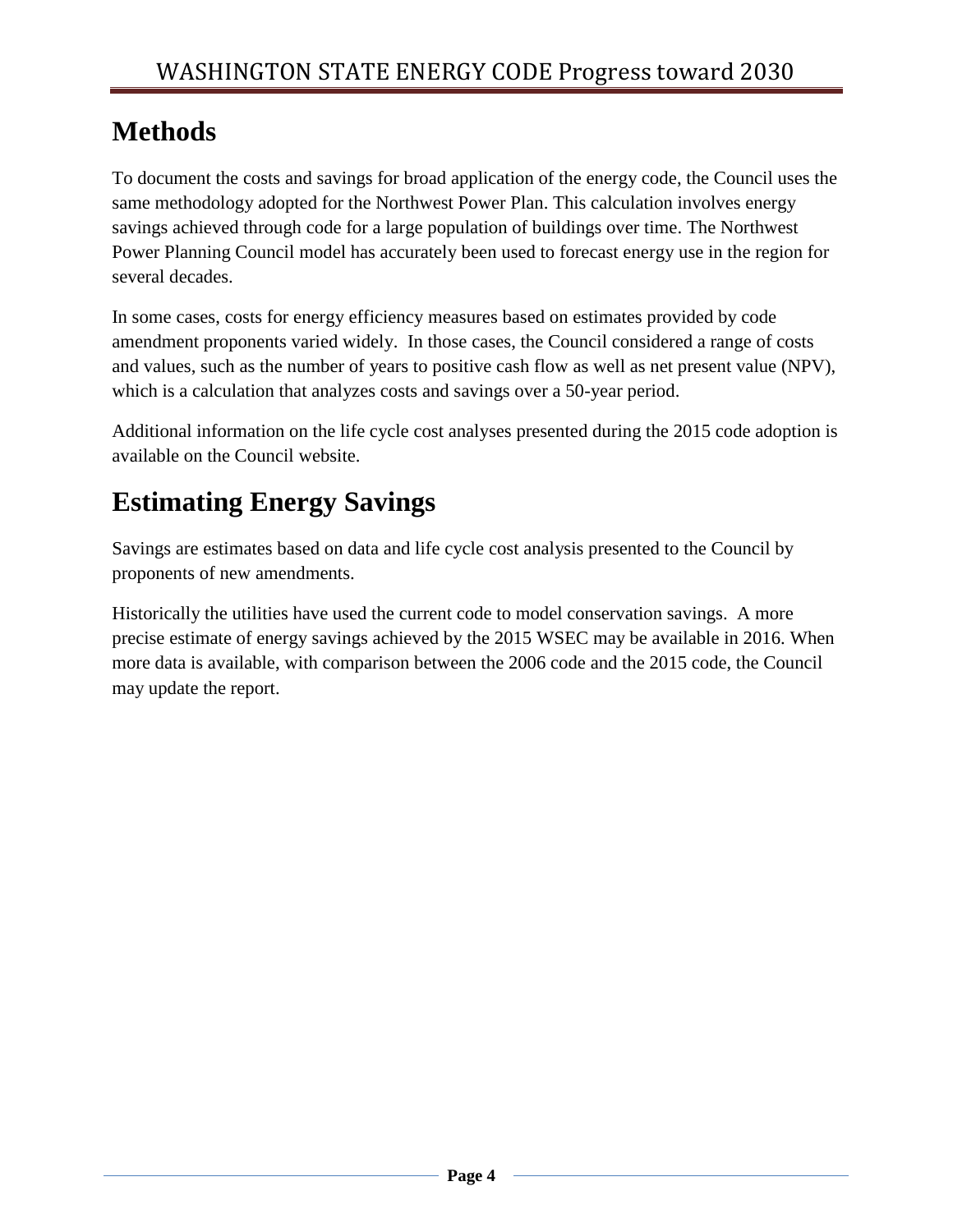# **Outlook**

The Council continues making steady progress, but must address a number of process, economic and technical factors to achieve the goal of 70 percent net annual reduction in building energy consumption by 2031.

## **Process Factors**

#### **Significant workload, diminishing resources**

- The WSEC is based on a national model code which is less energy efficient than the WSEC so the State adoption process requires significant work prior to considering new energy saving amendment proposals. This preliminary process alone requires 1,000 staff hours.
- Completing the full adoption process involves multiple additional steps of code development including technical advisory group review and revision, Council approval of proposed rules, public comments and hearings, and final action.
- Due to limited funding, the Council is supported by only four staff members.
- The State Building Code Council fund reserve is diminishing, so less staff support is likely be available for the 2018 code development cycle.

#### **Process and transparency factors**

- Transparency in the technical review of proposals is crucial, and requires extensive staff support.
	- o The public process for code development represents a major time commitment for preparation, meetings and follow-up reporting.
	- o The energy code draws opposition due to differences in political and economic principles, and full consideration of these opposing views requires additional time for meetings and correspondence.

#### **Technical Factors**

- To adequately support the open and transparent process necessary to achieve mandated Energy Code improvements, funding for expert-level staff support is needed. Needs include:
	- o Research on contentious issues or new technologies.
	- o Collecting objective information on construction costs, energy savings, product availability and employment impacts.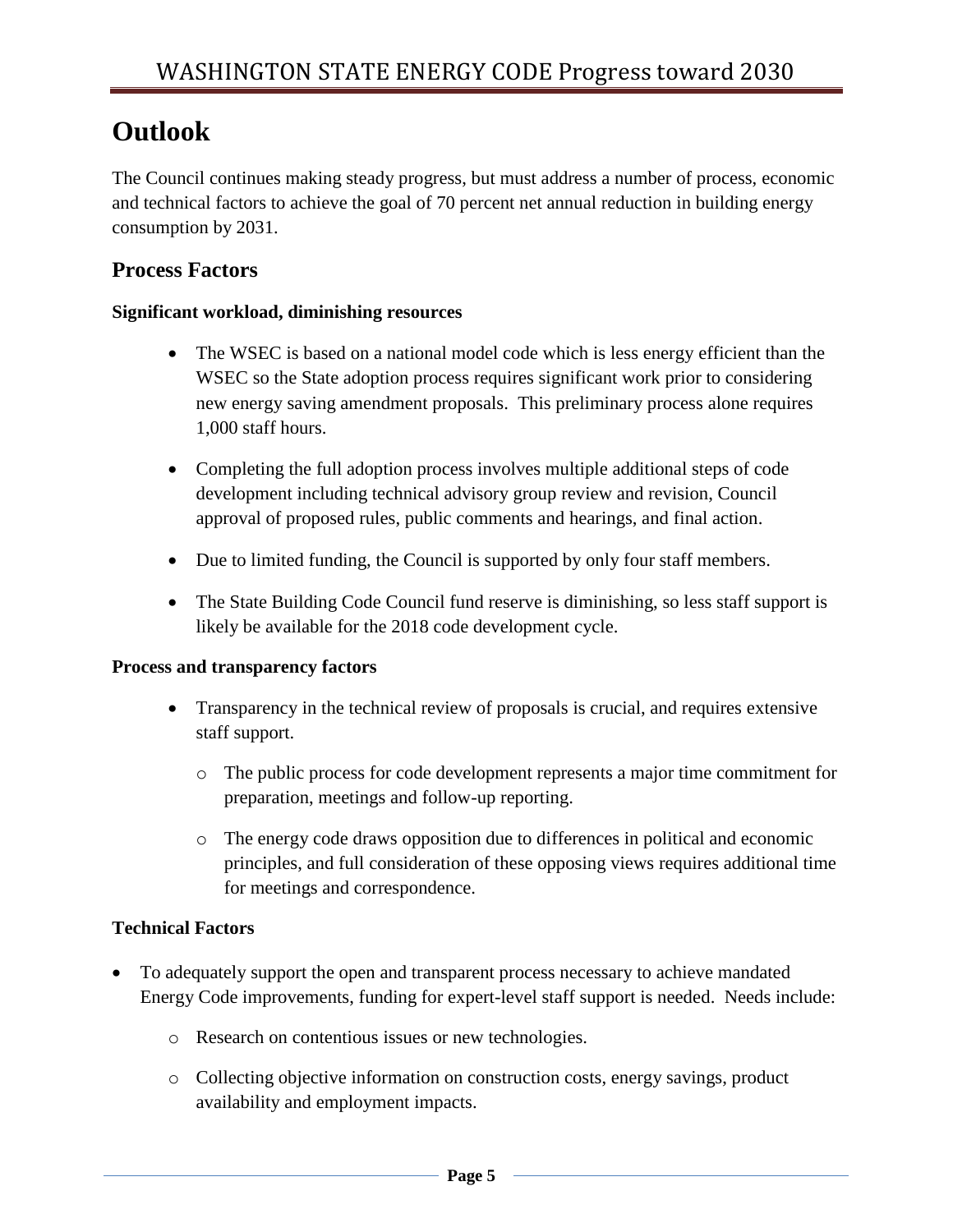- The Council members are established in statute and represent a diversity of backgrounds involved in building design, construction, regulation and policy. The Council covers codes with a focus on fire safety, seismic safety, public health and accessibility in addition to energy conservation.
	- o Without an objective source of technical expertise providing specific information on energy codes, the Council only hears the partisan views from proponents and opponents.
	- o The Council would benefit from objective, in-depth studies of promising energy code advances, with recommendations for optimal implementation.
	- o Current staff support the council by performing duties related to regular meeting requirements that provide documentation of, and access to, all meetings.
	- o For the Energy Code Technical Advisory Group (TAG) and Committees to be properly supported, there is need for additional expertise on the council for energy analysts, sustainability consultants, commissioning agents, and/or other design professionals to lead the development of the WSEC. This could be accomplished via additional funding to provide additional staff or contracted services.

State law also directs the Department of Commerce to develop and implement a strategic plan for enhancing energy efficiency, which must be used to help direct the future code increases in RCW [19.27A.020,](http://app.leg.wa.gov/RCW/default.aspx?cite=19.27A.020) with targets for new buildings consistent with RCW [19.27A.160.](http://app.leg.wa.gov/RCW/default.aspx?cite=19.27A.160) While this legislation anticipates that the plan will help inform the WSEC update process, funding that would enable the anticipated level of planning and guidance from Commerce is lacking.

#### **Economic Factors**

- The Council adopted a definition of "cost effective" to be a positive net present value (NPV) based on a 50 year time frame using the Office of Financial Management (OFM) method of calculating NPV.
- The method includes assumptions for capital, construction, maintenance, utility and interest amounts.
- The calculation weighs cost and energy use to evaluate if an investment in a proposed measure pays back over time.
- Construction cost estimates, which are used in the calculation of the NPV for both current and future investments, are highly variable.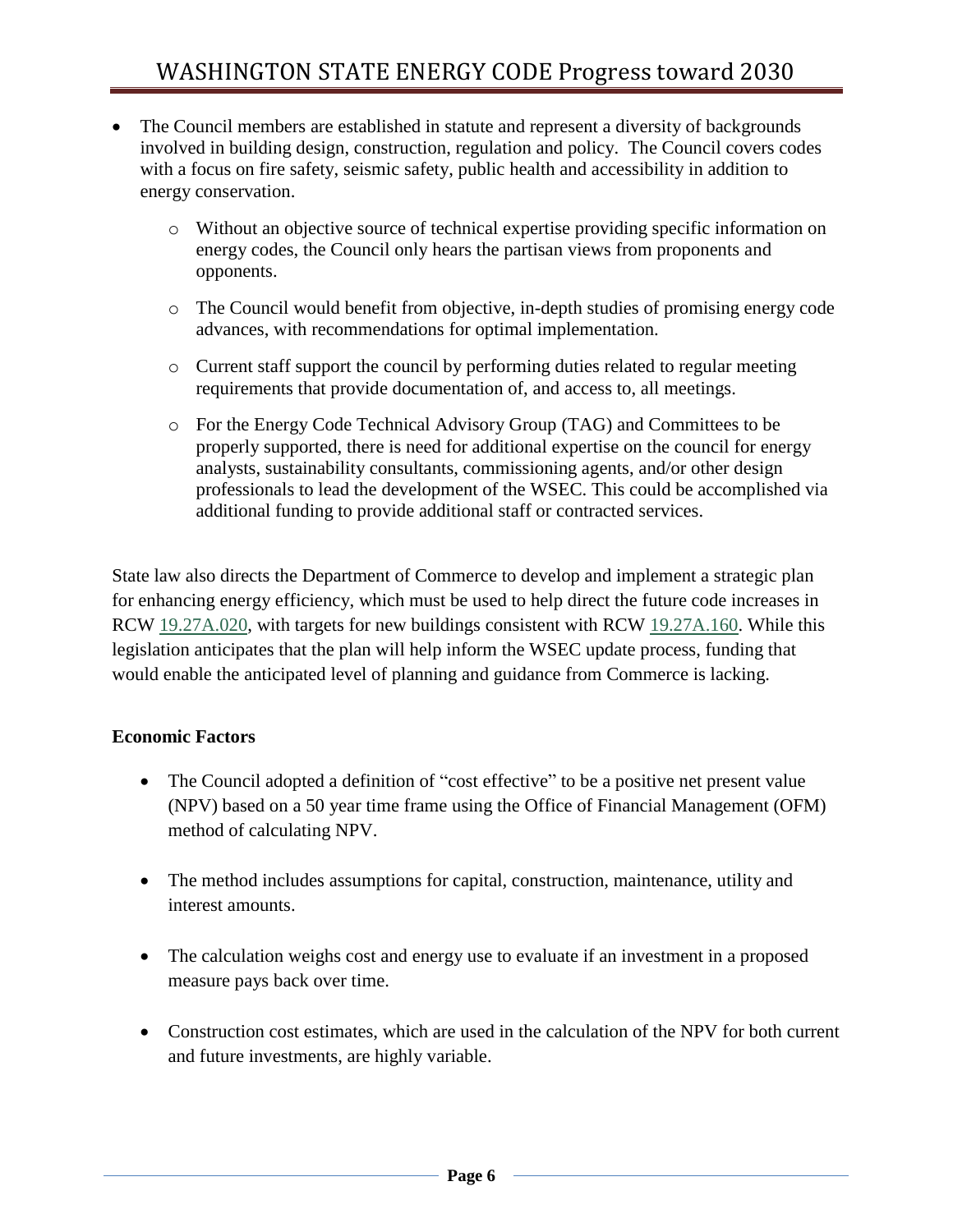Actual cost can vary based on manufacturer, geographical location, inflation rates and other factors.

#### **Other Factors**

- The law mandates continuous improvement to energy efficiency in buildings. However, the law also states that if economic, technological, or process factors impede adoption, the Council may defer adoption, and that all measures must be cost effective to building owners and tenants. Various stakeholders disagree on whether or not the new rules increasing energy efficiency in buildings are cost effective, and those who believe they are not advocate for deferral as they say the economic burden and technological unknowns do not justify new regulations.
- Costs for measures were based on estimates provided by code amendment proponents. Upon review at the TAG and Economic Workgroup, some of the cost data was disputed and varying costs presented. In those cases, the Council considered a range of costs and values such as years to positive cash flow as well as net present value. Several measures showed a range of over 1,000 percent difference between conflicting estimates of life cycle cost, which had an effect on the final adoption. Council members with professional construction experience use their best judgment to inform the decision making process.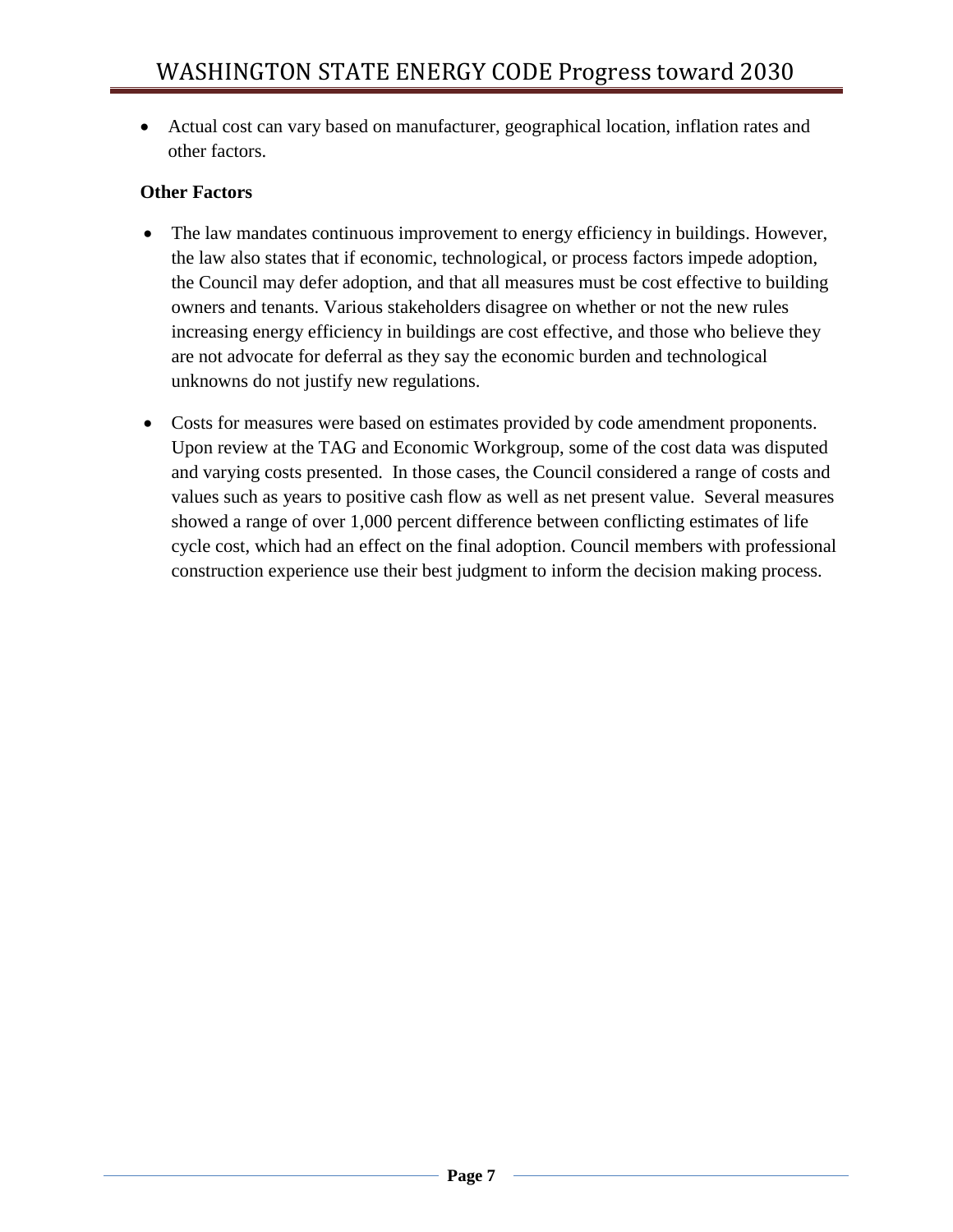# **Background**

The Council consists of 15 voting members appointed by the Governor, four ex-officio legislators appointed by the Legislature, and the chief electrical inspector. The Council provides independent analysis and objective advice to the Legislature and the Governor's Office on state building code issues.

The Council establishes the minimum building, mechanical, fire, plumbing and energy code requirements necessary to promote the health, safety and welfare of the people of the state of Washington by reviewing, developing and adopting the state building code.

The Council updates the state building codes every three years, on schedule with updated editions of the national model codes. The Energy Related Building Standards law (RCW 19.27A) directs the Council to update the Washington State Energy Code every three years, synchronized with the code development cycle. In each cycle the Council must make an incremental step toward the 70 percent reduction by 2030.

## **Energy Code Development Process**

The Council relies on a large number of volunteers to develop energy code amendments, submit proposals, participate in the technical review, and submit testimony for SBCC consideration at final adoption.

- Of 154 proposals received, 15 were significant energy saving proposals; the rest were either editorial clarifications or not approved. Of the 15 significant proposals, 3 were not adopted.
- The 21 members of the Energy Code Technical Advisory Group each logged between 60 to 80 hours of meeting time and countless additional hours of review time over a sixmonth period.
- The Council used an updated form requiring more detailed information about energy savings and cost for each proposal.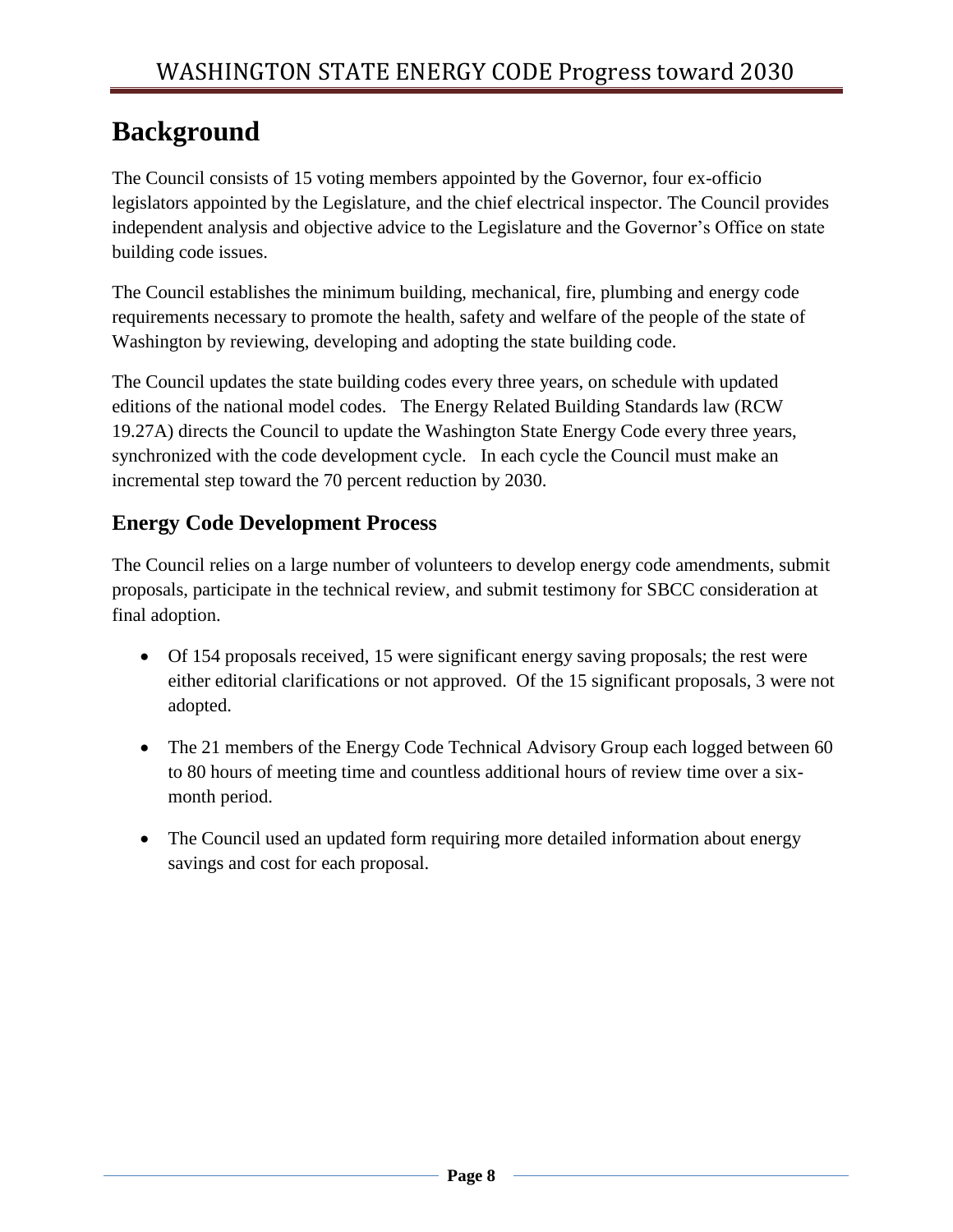## **State and Federal Law on Building Energy Codes**

The Washington State Legislature and the Governor's Office have directed the state Building Code Council to adopt energy codes. Federal Law also requires the state to meet minimum standards.

#### **Targets set by the Climate Pollution Reduction--Energy Efficiency Act of 2009**

The goal to reduce energy savings by 70 percent compared to 2006 by 2030 relates to an initiative of the American Institute of Architects (AIA). The AIA's Architecture 2030 Challenge was adopted in 2009 by the Washington State Legislature. As emphasized in testimony by Washington Environmental Council, Washington is one of nine states to adopt the Architecture 2030 initiative. According to the Architecture 2030 website, only California and Washington have adopted the 2030 challenge as mandatory for all buildings; other states have adopted Architecture 2030 for government buildings or directed that the challenge must be considered during administrative code adoption.

- Energy-Related Building Standards Law (RCW 19.27A)
- The Legislature directed the Council to reduce energy consumption in buildings, as codified in RCW 19.27A.160 **Residential and nonresidential construction — Energy consumption reduction — Council report:**

(1) Except as provided in subsection (2) of this section, residential and nonresidential construction permitted under the 2031 state energy code must achieve a 70 percent reduction in annual net energy consumption, using the adopted 2006 Washington State Energy Code as a baseline.

(2) The Council shall adopt state energy codes from 2013 through 2031 that incrementally move towards achieving the 70 percent reduction in annual net energy consumption as specified in subsection (1) of this section. The Council shall report its progress by December 31, 2012, and every three years thereafter. If the Council determines that economic, technological or process factors would significantly impede adoption of or compliance with this subsection, the Council may defer the implementation of the proposed energy code update and shall report its findings to the Legislature by December 31st of the year prior to the year in which those codes would otherwise be enacted.

The International Energy Conservation Code (IECC) is the base model energy code adopted by the state of Washington. The IECC defines buildings in terms of "commercial" and "residential"

 Residential buildings are defined as detached one and two family dwellings and multiple single family dwellings (townhouses) as well as apartment buildings three stories and less in height.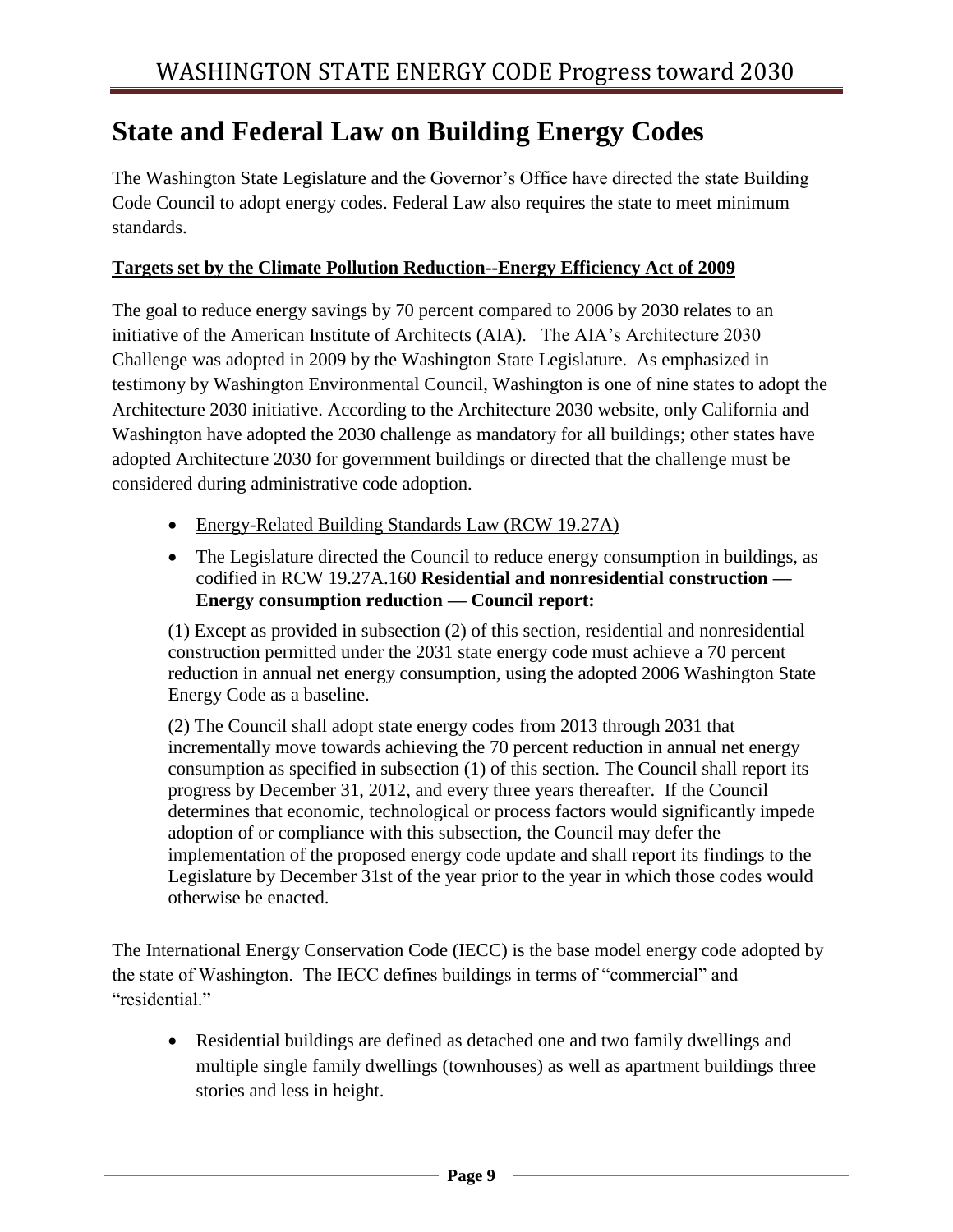Commercial buildings are defined as all buildings other than residential buildings, and include residential apartment buildings over three stories.

#### **RCW 19.27A.150: Strategic plan—Development and implementation.**

- $\bullet$  (1) To the extent that funding is appropriated specifically for the purposes of this section, the department of commerce shall develop and implement a strategic plan for enhancing energy efficiency in and reducing greenhouse gas emissions from homes, buildings, districts, and neighborhoods. The strategic plan must be used to help direct the future code increases in RCW [19.27A.020,](http://app.leg.wa.gov/RCW/default.aspx?cite=19.27A.020) with targets for new buildings consistent with RCW [19.27A.160.](http://app.leg.wa.gov/RCW/default.aspx?cite=19.27A.160) The strategic plan will identify barriers to achieving net zero energy use in homes and buildings and identify how to overcome these barriers in future energy code updates and through complementary policies.
- (2) The department of commerce must complete and release the strategic plan to the legislature and the council by December 31, 2010, and update the plan every three years.

#### **Federal law influencing state code development and adoption**

Federal law requires states to periodically certify that the energy code adopted in their jurisdiction meets or exceeds specific national reference standards.  $\frac{1}{1}$  This certification is to be submitted to the Secretary of the U.S. Department of Energy (DOE). The most recent rules require each state to report that their adopted commercial building energy code meets or exceeds American Society of Heating, Refrigerating and Air conditioning Engineers (ASHRAE) Standard 90.1-2013.

1-42 U.S.C 6833(b)(2)(B)(i)

#### Commercial Buildings

On Sept. 26, 2014, DOE issued a determination that Standard 90.1-2013 would achieve greater energy efficiency in buildings subject to the code. DOE estimates national savings in commercial buildings of approximately:

- 8.7% energy cost savings
- 8.5% source energy savings
- 7.6% site energy savings

#### **State Certification**

Upon publication of an affirmative determination, States are required to certify that they have reviewed the provisions of their commercial building code regarding energy efficiency, and, as necessary, updated their codes to meet or exceed the updated edition of Standard 90.1. Additionally, DOE provides guidance to States on submitting certification statements and requests for deadline extensions. State certifications for Standard 90.1-2013 must be submitted by September 26, 2016.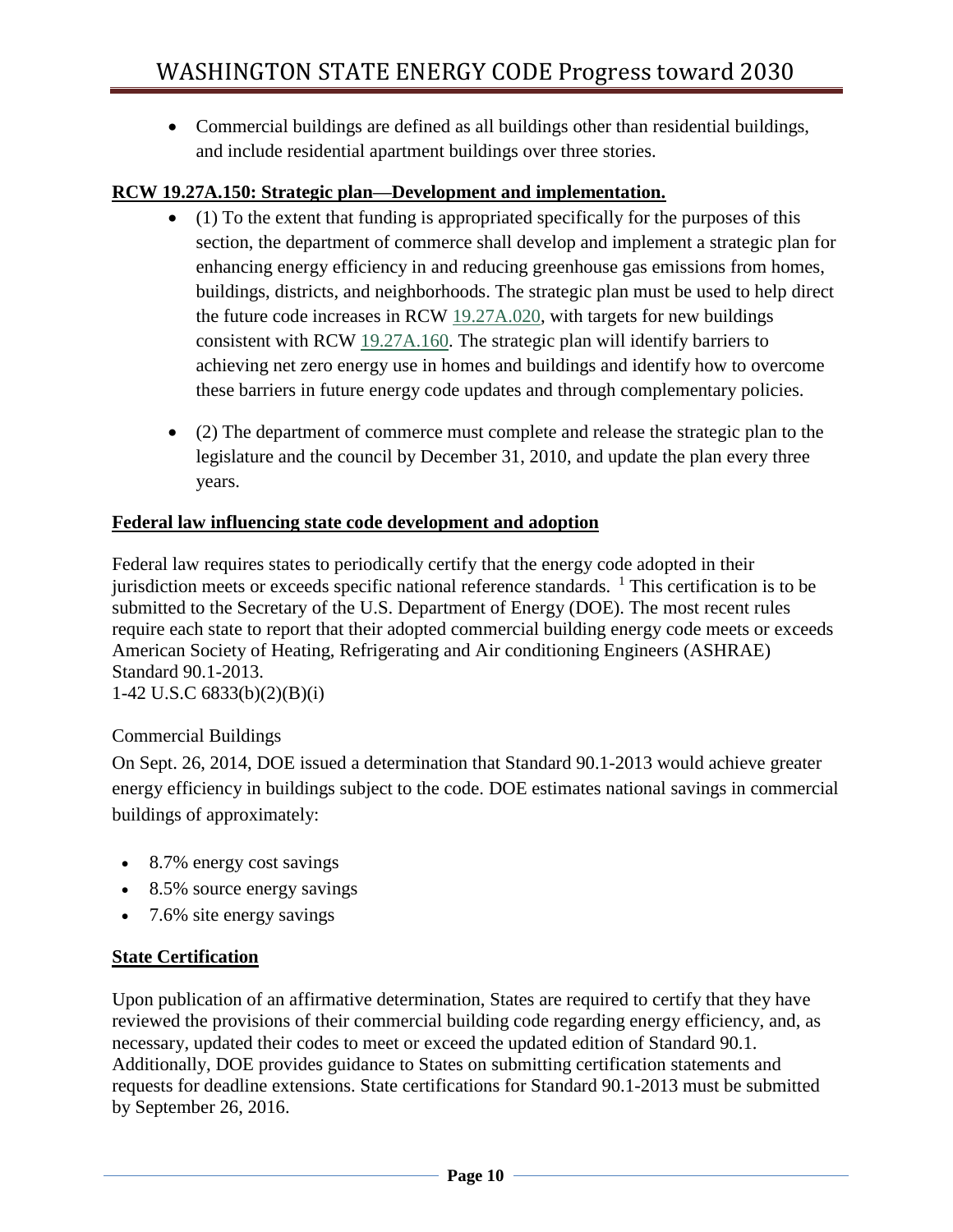#### **Residential Buildings**

On June 11, 2015, DOE issued a determination that the 2015 IECC would achieve greater energy efficiency in buildings subject to the code. DOE estimates national savings in residential buildings of approximately:

- 0.73% energy cost savings
- 0.87% source energy savings
- 0.98% site energy savings

#### **State Certification**

Upon publication of an affirmative determination, States are required to certify that they have reviewed the provisions of their residential building code regarding energy efficiency, and made a determination as to whether it is appropriate for them to revise their code to meet or exceed the updated edition of the IECC. Additionally, DOE provides guidance to States on submitting certification statements and requests for deadline extensions. State certifications for the 2015 IECC must be submitted by June 12, 2017

#### **Equipment Efficiency**

 $\overline{\phantom{a}}$ 

Federal efficiency standards for building heating and cooling equipment must be applied. For residential and small commercial equipment this is primarily regulated by restricting the manufacture and sale of the equipment. Any minimum efficiency that is referenced in the energy code must be consistent with the minimum federal standards. For commercial energy codes this largely means adopting the minimum equipment efficiency tables listed in the most recent edition of ASHRAE Standard 90.1.

#### **Most Recent Washington Certification**

The most recent state certifications were submitted to the Department of Energy July 2013 by the Washington State Department of Commerce, State Energy Office. This certified that the state code in general provided greater energy efficiency than the commercial building reference standard ASHRAE 90.1 – 2010 and the residential standard, the 2012 International Energy conservation code. There were a few specific measures where Washington did not meet the federal standards.<sup>1</sup>

<sup>1</sup> Washington State Department of Commerce, 2012 Washington State Energy Code compared to National Reference Standards, July 2013. <http://www.commerce.wa.gov/Documents/2012-energy-code-comparison.pdf>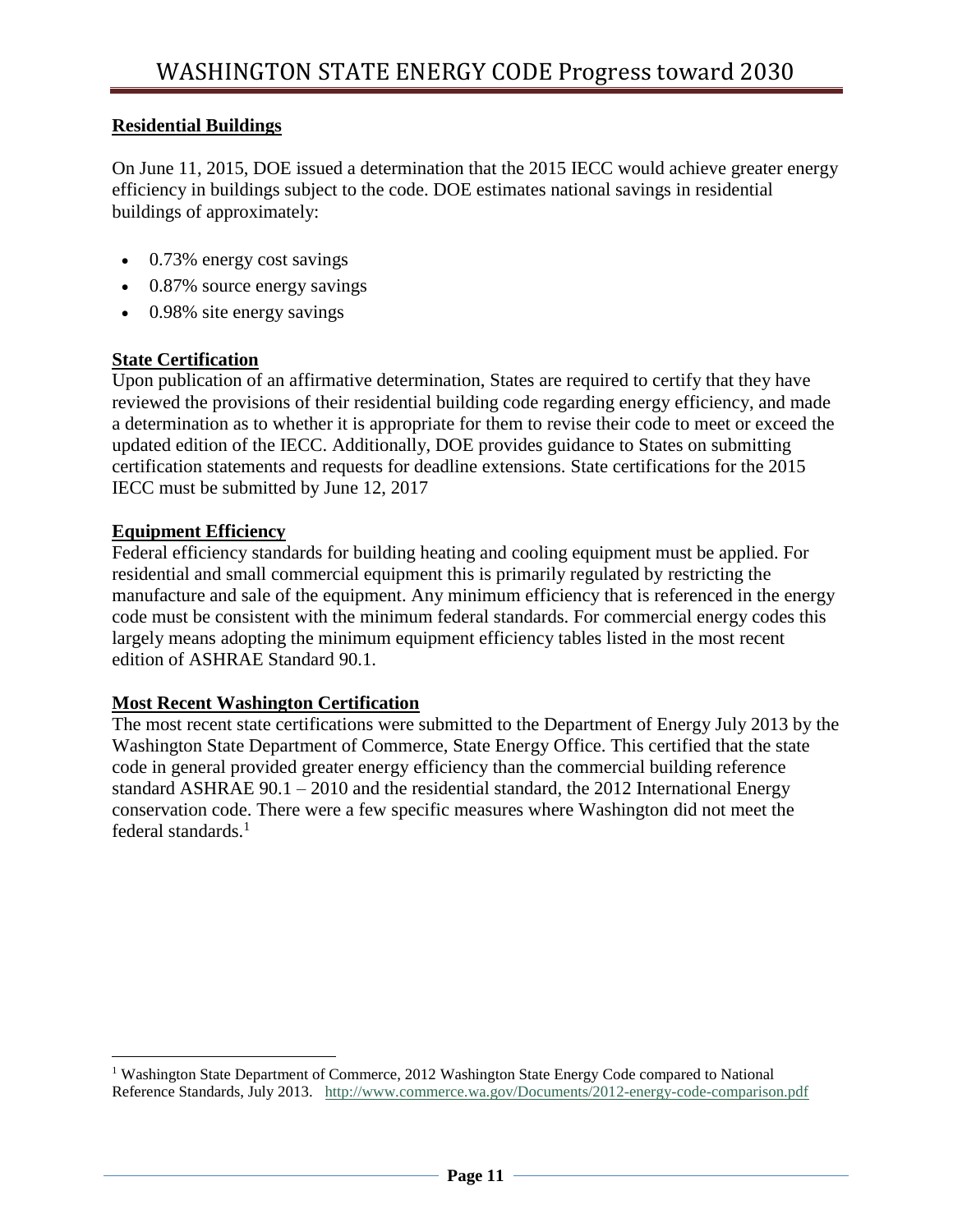## **Washington amendments to the 2015 IECC**

### **a. Process of transition from 2012 WSEC to 2015 IECC**

The 2015 IECC with 2012 Washington amendments served as the base document for further improvements to meet Washington state goals.

As a base document the 2015 IECC provided a good standard for energy savings, but there are unique features in the 2012 WSEC that contribute additional energy savings beyond that achieved by the IECC. To adopt the 2015 IECC without incorporating elements of the 2012 WSEC would have resulted higher energy use in new buildings than are allowed under the existing code.

The council initiated the energy code development process in October 2014 by creating a base code document that combined the features of the 2012 WSEC and the 2015 IECC. This base document was known as the Integrated Draft. During approximately 10 hours of meetings, the Energy Code Technical Advisory Group (TAG) reviewed and refined the staff markup of the Integrated Draft, which then served as the basis for public code change proposals. In general, the 2015 IECC provisions were accepted except where existing WSEC provisions were already more stringent, and in a few instances where the TAG had been given specific direction otherwise from earlier legislative or Council decisions.

#### **Link: [Full list of code change proposals](https://fortress.wa.gov/ga/apps/SBCC/Page.aspx?cid=4883)**

#### **b. 2015 Energy Code Development**

The Council relies on interest groups to submit proposals to improve the WSEC and meet the goals set by the Legislature. A complete list of proposals is posted on the Council website. The amendment proposals include information on proponents, specific code language and data on the cost and benefit where the amendment has an impact.

| Number of<br>proposals | Approved as<br>submitted | Approved as<br>modified | Disapproved | Withdrawn |
|------------------------|--------------------------|-------------------------|-------------|-----------|
| 154                    | 44                       |                         |             | $20\,$    |

Of 116 proposed amendments integrated into the proposed rule:

- 15 were substantive
- 9 of those had a significant cost and benefit
- The remaining 101 items were editorial clarifications.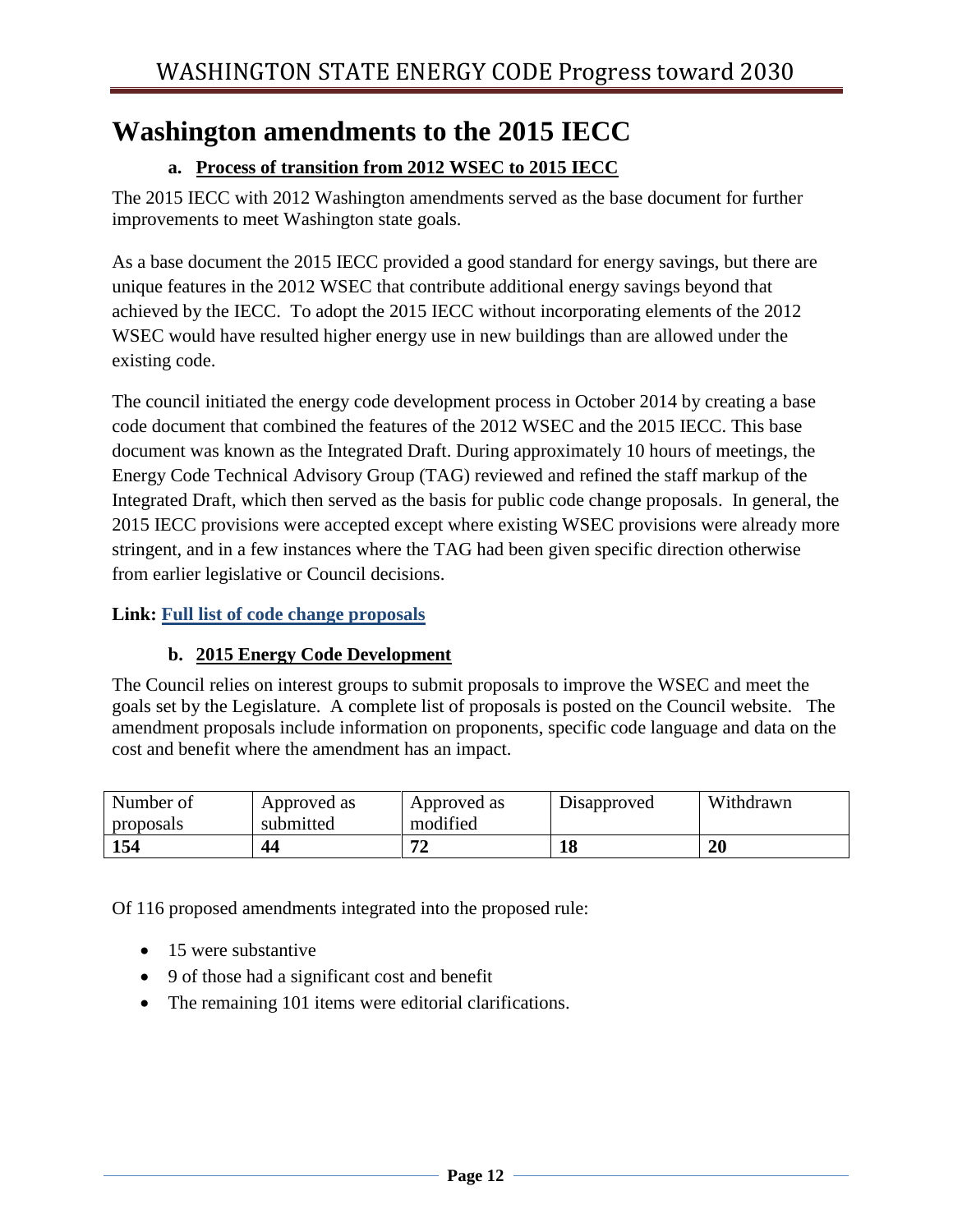# **TAG activities**

The Energy Code TAG held 12 meetings in 2014-2015, each work session typically 5 hours long. The TAG is composed of 21 members, plus several alternates, with  $14 - 18$  members typically in attendance at any one meeting, depending on the discussion topic. Proponents are invited to make a short presentation of their proposal, after which any TAG members can make a motion and a second to approve it. Straightforward code improvements are often approved or modified within a few minutes, while more substantial or controversial proposals are debated for hours and extensively modified in the process. Some proposals are tabled, and the proponents and opponents asked to return with more information or compromise proposals.

As part of proposing a code change, proponents were required to provide recommended changes to the code text and to complete an updated form (See Appendix D). This form asked the proponent to provide a statement justifying the code change and provide some general information of the cost and benefits associated with the proposal. Proposals were required to show economic information, data estimating costs and benefits. Many of the adopted proposals were extensively modified during the TAG and Council processes, which would have reduced the value of the original cost/benefit analyses.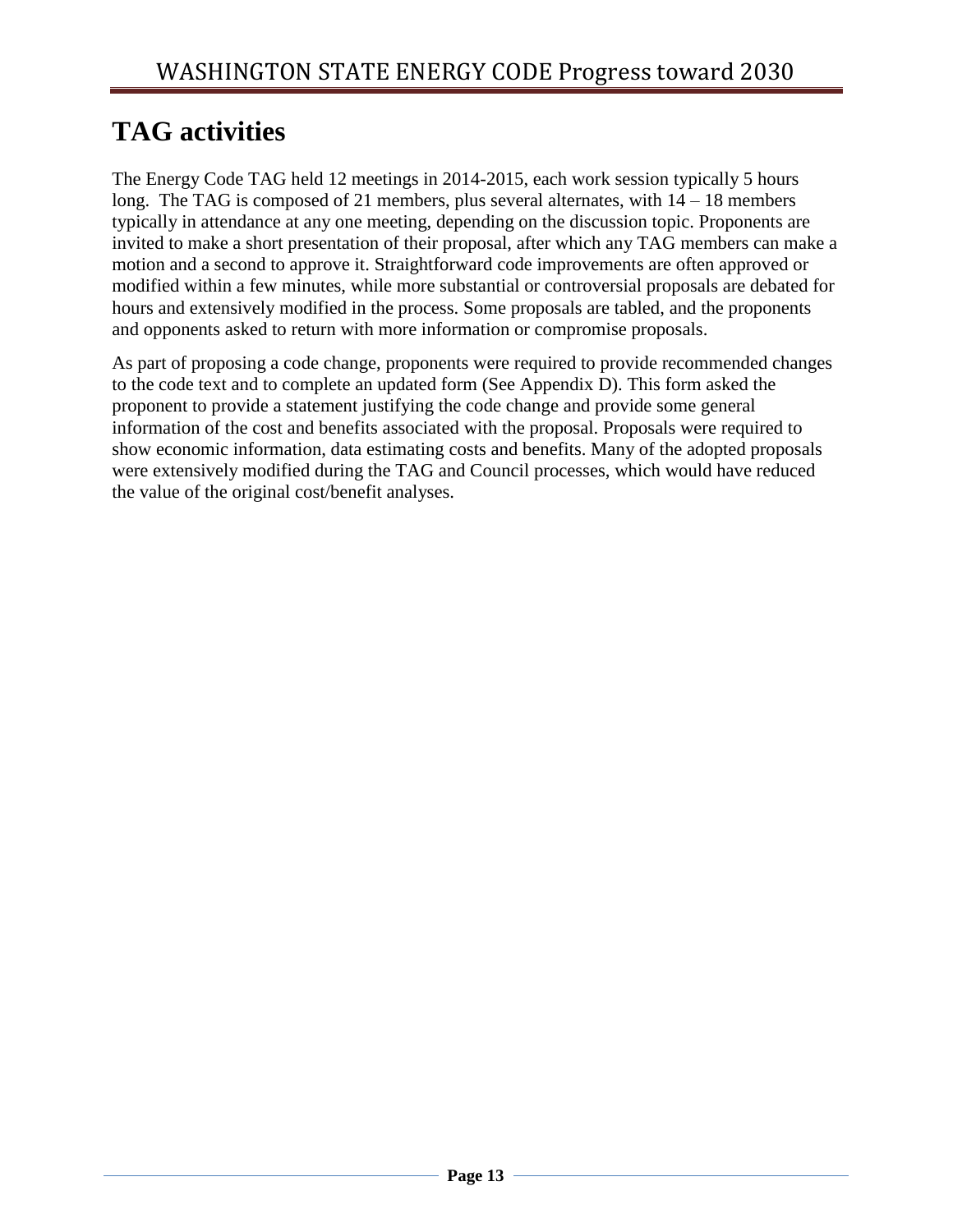## **Goals for Energy Code Development**

Making buildings more energy efficient has been identified as a priority by the Legislature and the Washington State Building Code Council (Council). Improved energy efficiency:

- Saves money
- Creates good local jobs
- Enhances energy security
- Reduces pollution that causes global warming
- Speeds economic recovery
- Reduces need to invest in costly new generation

The Washington State Building Code Council (Council) finds that the following provides a guide to the Goals of the Washington State Energy Code (WSEC) per RCW 19.27A for both Residential & Nonresidential Buildings:

#### **1. The WSEC must achieve a reduction in annual net energy consumption in buildings**

a. By 2030, the code must achieve a reduction of 70 percent compared to the 2006 Washington State Energy Code.

b. Each code cycle, the Council must adopt a code requiring increasingly energy efficient homes and buildings

c. The Council must determine and evaluate the costs and benefits of the WSEC

#### **2. The Council must adopt more stringent energy codes**

a. The Legislature finds that energy efficiency is the cheapest, quickest, and cleanest way to meet rising energy needs, confront climate change, and boost our economy

b. The Legislature promotes super-efficient, low-energy use building codes

c. The law directs the council to review the Washington state energy code every three years.

Amendments adopted by the council must increase the energy efficiency of newly constructed buildings.

#### **3. The Council must evaluate and determine the costs and the benefits**

a. The Legislature finds making homes, businesses, and public institutions more energy efficient will save money, create good local jobs, enhance energy security, reduce pollution that causes global warming, and speed economic recovery while reducing the need to invest in costly new generation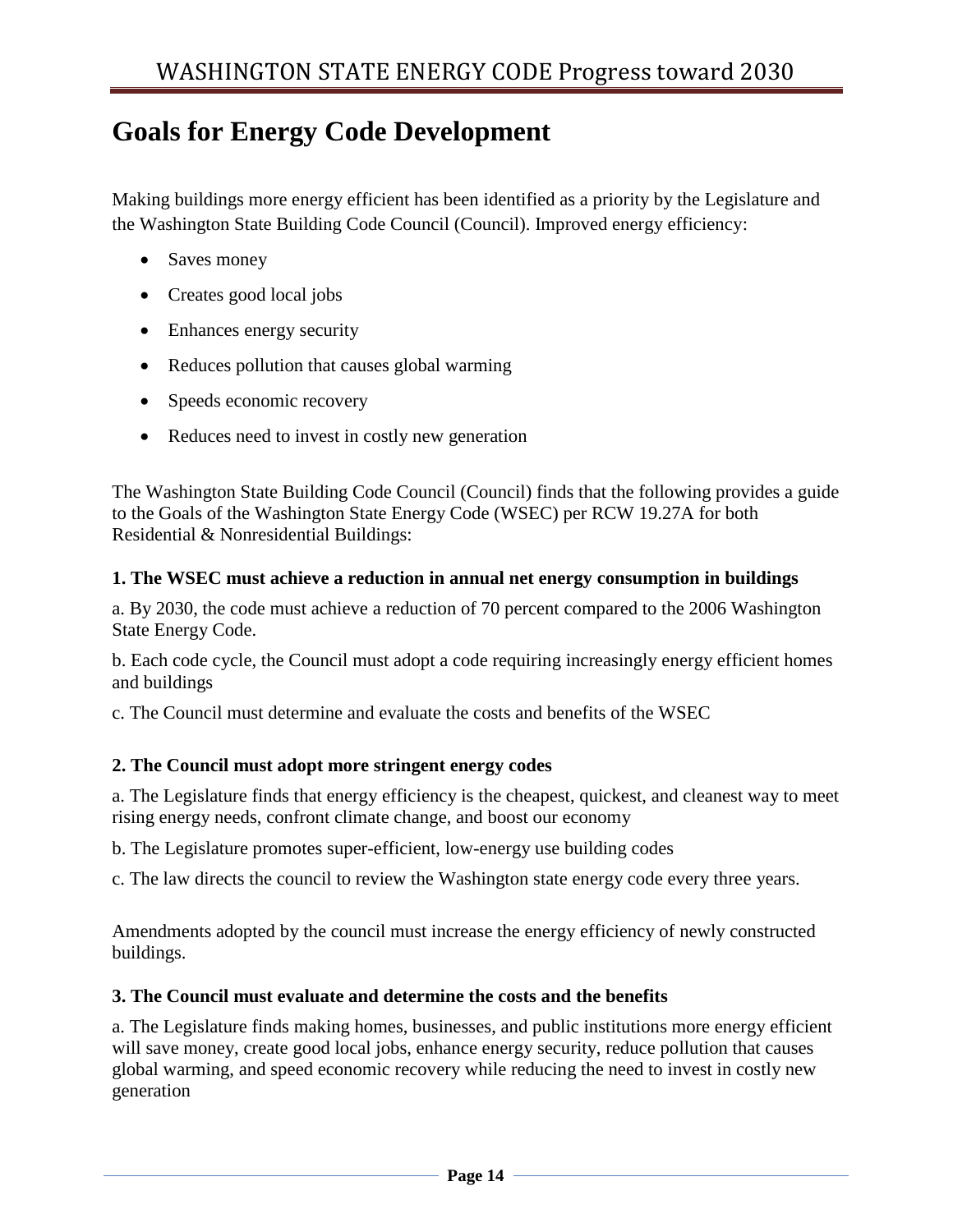b. Any new measures, standards, or requirements adopted by the Council must be technically feasible, commercially available, and cost-effective to building owners and tenants.

c. The Council has adopted a definition of cost-effectiveness based RCW 39.35 recommended by Department of Commerce

d. Executive Order 14-04 from Washington Governor Jay Inslee directs the Council to "achieve early and widespread deployment of energy-neutral buildings prior to the 2031 statutory requirement in RCW 19.27A.160"

e. A guide on how to evaluate cost-effectiveness is therefore defined by the Council as a code change that has a net present savings over a 50-year life-cycle of a building utilizing the Life Cycle Cost Tool (LCCT) as developed by the Washington State Office of Financial Management (OFM).

The methodology of the LCCT is based on the NIST Handbook 135 methodology and utilizes specific inputs as determined by the Council with guidance from the Washington State Department of Commerce.

f. If the council determines that economic, technological, or process factors would significantly impede adoption of or compliance with incremental progress towards the 70 percent reduction in annual net energy consumption, the council may defer the implementation of the proposed energy code update and shall report its findings to the Legislature by December 31st of the year prior to the year in which those codes would otherwise be enacted.

4. The Council has established rules for amendment of the WSEC

a. Residential energy code covers residential buildings including single family homes, townhouses, and multi-family buildings that are 3 stories and less.

b. Commercial energy code covers all non-residential buildings and residential buildings that are 4 stories and more.

c. The International Energy Conservation Code is the base document for the development of the WSEC. Washington state amendments are integrated into the base document.

d. In considering amendments to the state energy code, the Council established and consulted with a technical advisory group including representatives of appropriate state agencies, local governments, general contractors, building owners and managers, design professionals, utilities, and other interested and affected parties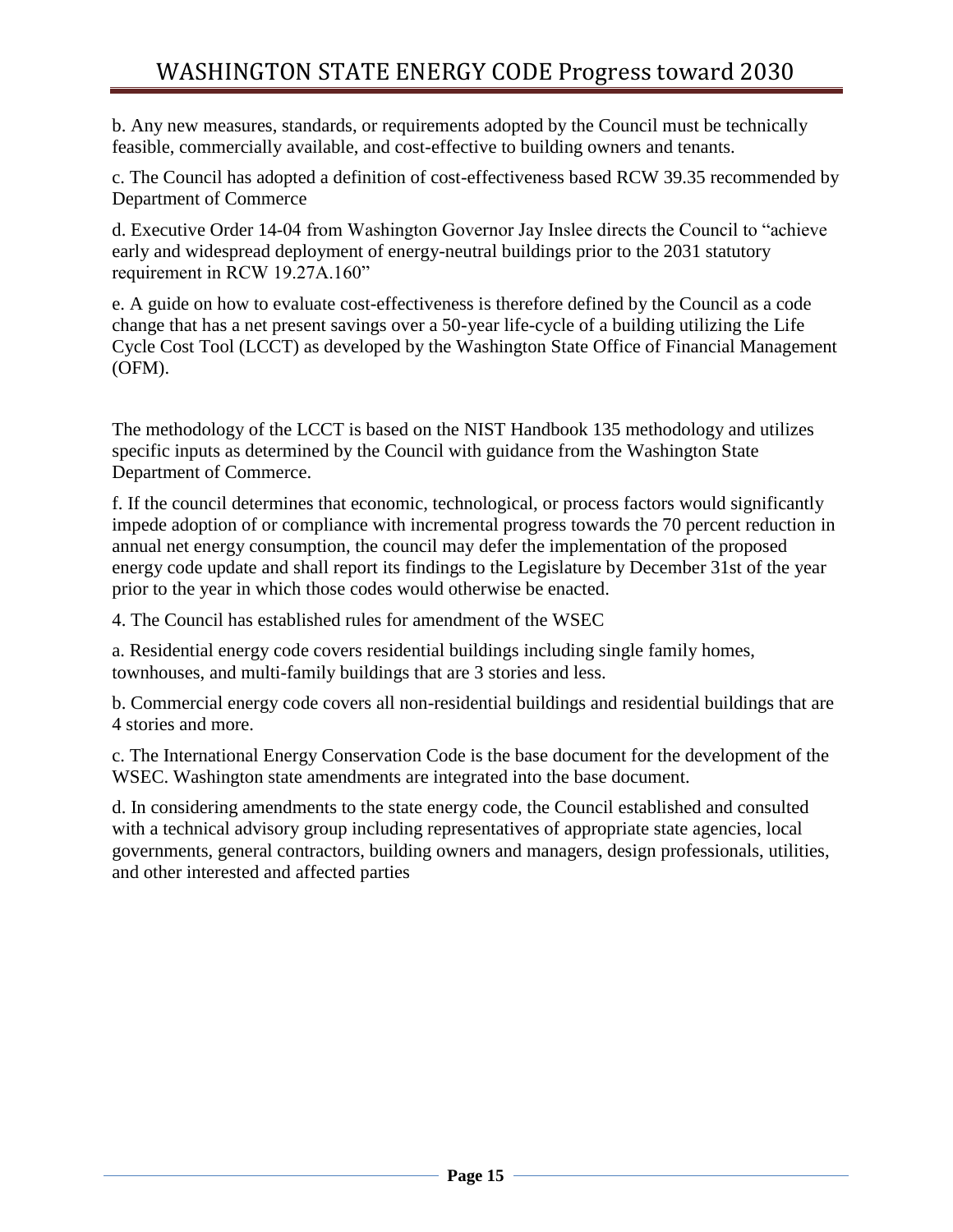# **Life Cycle Cost Analysis of Energy Code Measures**

## **Evaluating costs and benefits**

In order to evaluate proposals to improve energy efficiency in buildings, the Council adopted the Life Cycle Cost Tool [\(LCCT-Appendix B\)](https://fortress.wa.gov/ga/apps/SBCC/File.ashx?cid=6075) developed by the Washington State Office of Financial Management (OFM). All measures must be cost effective, and the Council determined that a net present savings over a 50 year period meets the cost effectiveness criteria.

The Council established an Economic Workgroup to review the proposed amendment and the economic criteria. The workgroup met twice to review the TAG recommendations. The workgroup is composed of Council members. Minutes and meeting documents for the Economic Workgroup are available on the Council website.

Some members of the workgroup expressed concern over the 50 year life cycle. For some of the measures, 50 years exceeds the expected life of the equipment. Future replacements costs and available technology are not known. The Workgroup did adopt the goals stated earlier in Section 3 of this report, with an explanation that the Life Cycle Cost Analysis would factor in equipment replacement costs and use an agreed upon set of parameters for inflation, discounts, and fuel escalation among other costs.

The methodology used to calculate the energy savings achieved through code for a large population of buildings is that used for development of the Northwest Power Plan. This method is most appropriate for documenting the costs and savings for broad application of the energy code. The NPPC model has accurately forecast energy use in the region for several decades.

In some cases, costs for measures based on estimates provided by code amendment proponents varied widely. In those cases, the Council considered a range of costs and values such as years to positive cash flow as well as net present value. Information on the Life cycle cost analysis presented during the 2015 code adoption is available on the Council website.

## **New Measures Bring Incremental Improvements**

An initial estimate of savings under the 2015 WSEC provides some round figures based on initial proposals, TAG review and input, and public testimony.

A comparison between the 2006 code and the 2015 code needs to be performed to provide an accurate representation of savings, and then the actual energy use of new construction should be monitored to validate the estimates.

For residential buildings, defined as one and two family and town houses regulated by the International Residential Code, and apartment buildings three stories and under, the incremental improvements have followed the more aggressive progress and appear to exceed the steady incremental savings target.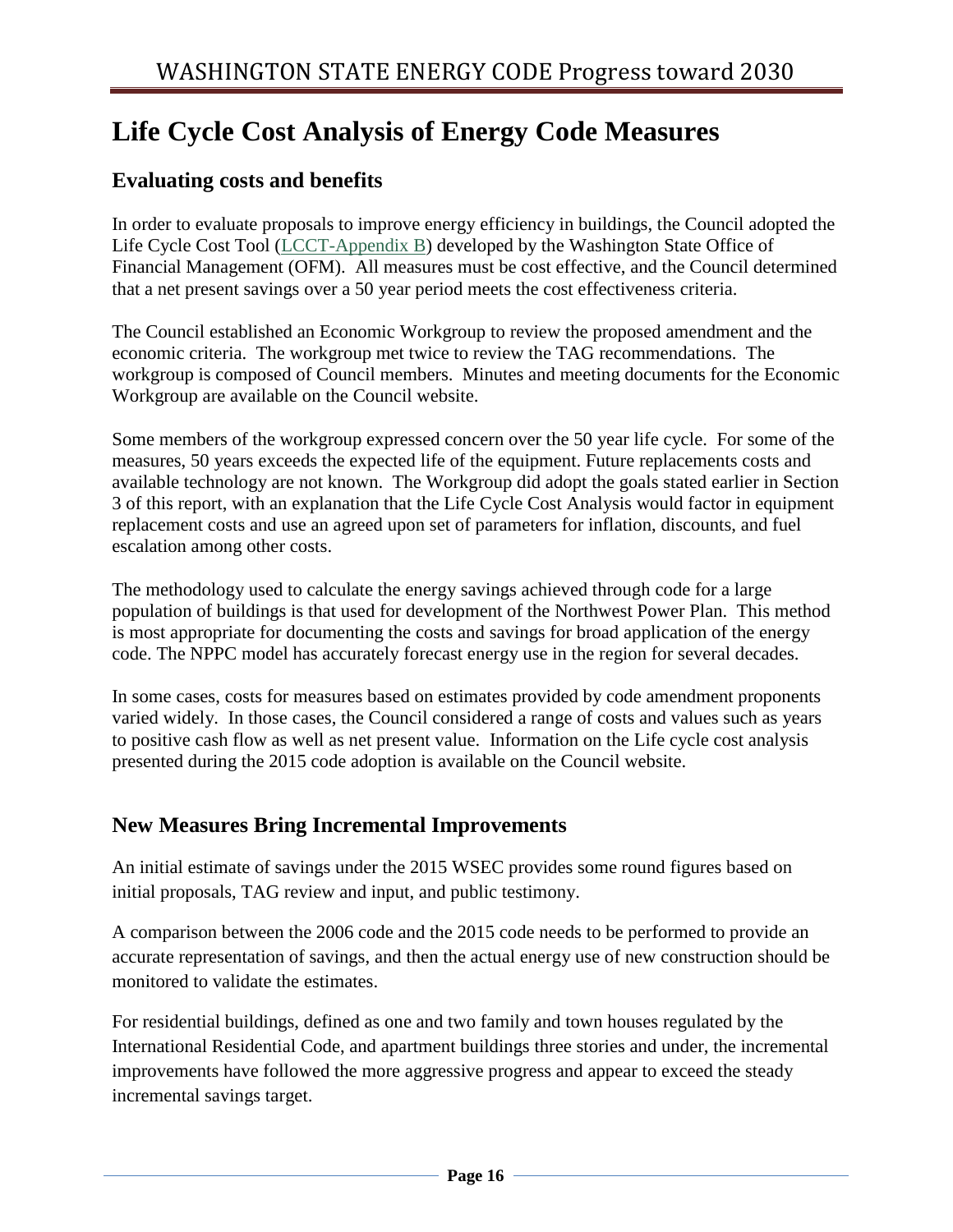For commercial buildings, which include all buildings not covered by residential, the progress has followed the steady track and appears to fall just outside the target. The state law directs the Council to "incrementally move toward" the 70 percent reduction in energy use. The improvement targets are based on equivalent savings in each three year cycle through 2030.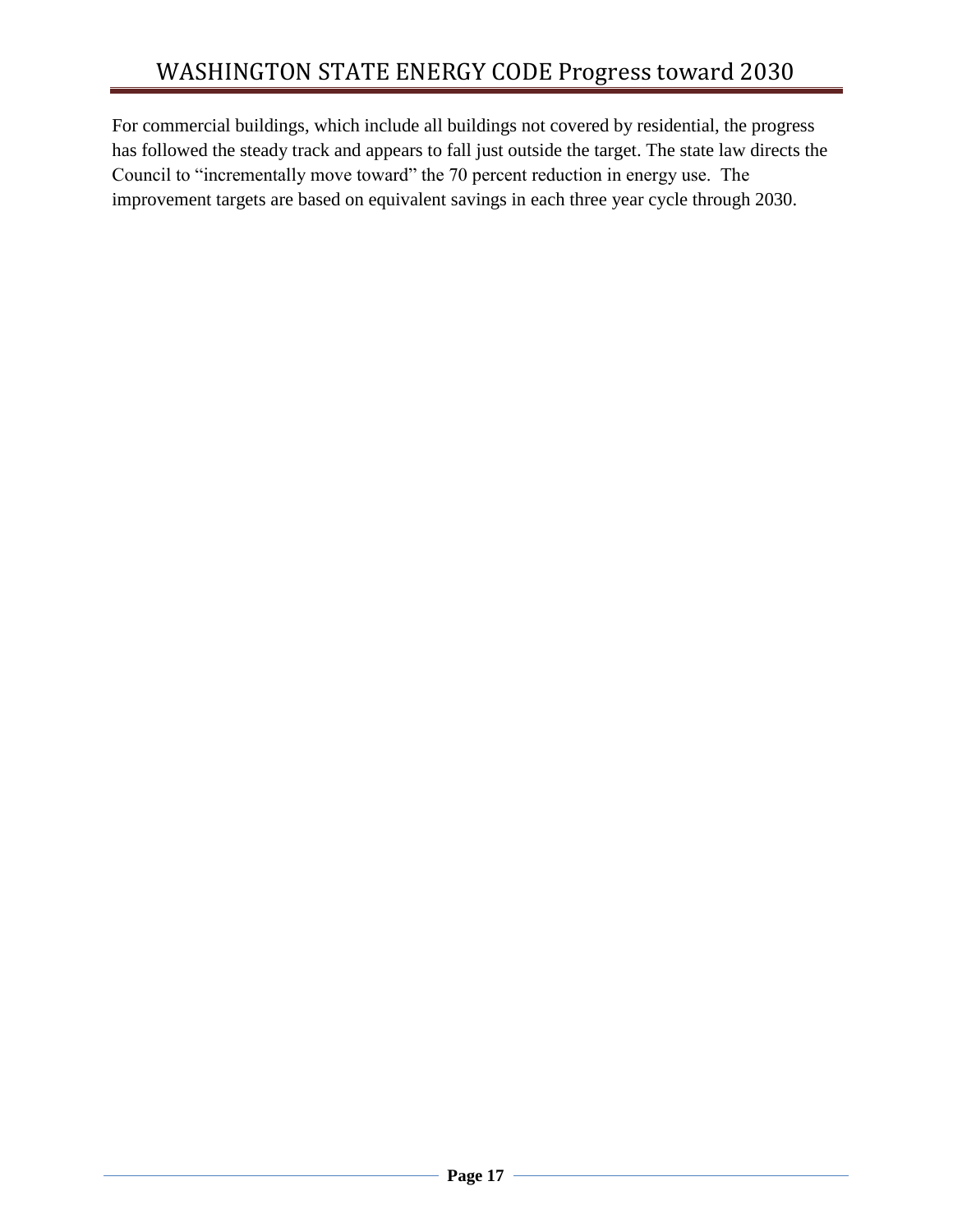## **Moving toward 2018 targets for building energy savings**

The code development process involves several stages over the three year cycle, all of which must engage stakeholders and be transparent:

- Preliminary process to examine national model code and align proposed updates with state mandates
- Technical advisory group review and revision
- Council approval of proposed rules
- Public process, including taking public comments and holding hearings
- Final revision and action

## **Challenges**

The Council faces several challenges in moving forward to the next level of energy efficient building code.

#### **Concurrent work requirements**

Implementation of the current code overlaps with development of new proposals for the next round.

- The 2015 WSEC will be effective on July 1, 2016.
- The deadline for new proposals to the 2018 International Energy Conservation Code was Jan. 11, 2016.

Also during this time frame:

- Other portions of the state building code must be implemented.
- The Council must conclude rulemaking on an amendment to the state fire code that allows local fire departments, which are required by the state Liquor and Cannabis Board to inspect marijuana processing and extraction facilities, to issue permits for such facilities.

## **Resources**

Funding for the Council activities comes from a building permit fee that has not changed since 1989.

The staff support is at half the 1990 level and will be further reduced without an increase in the fee.